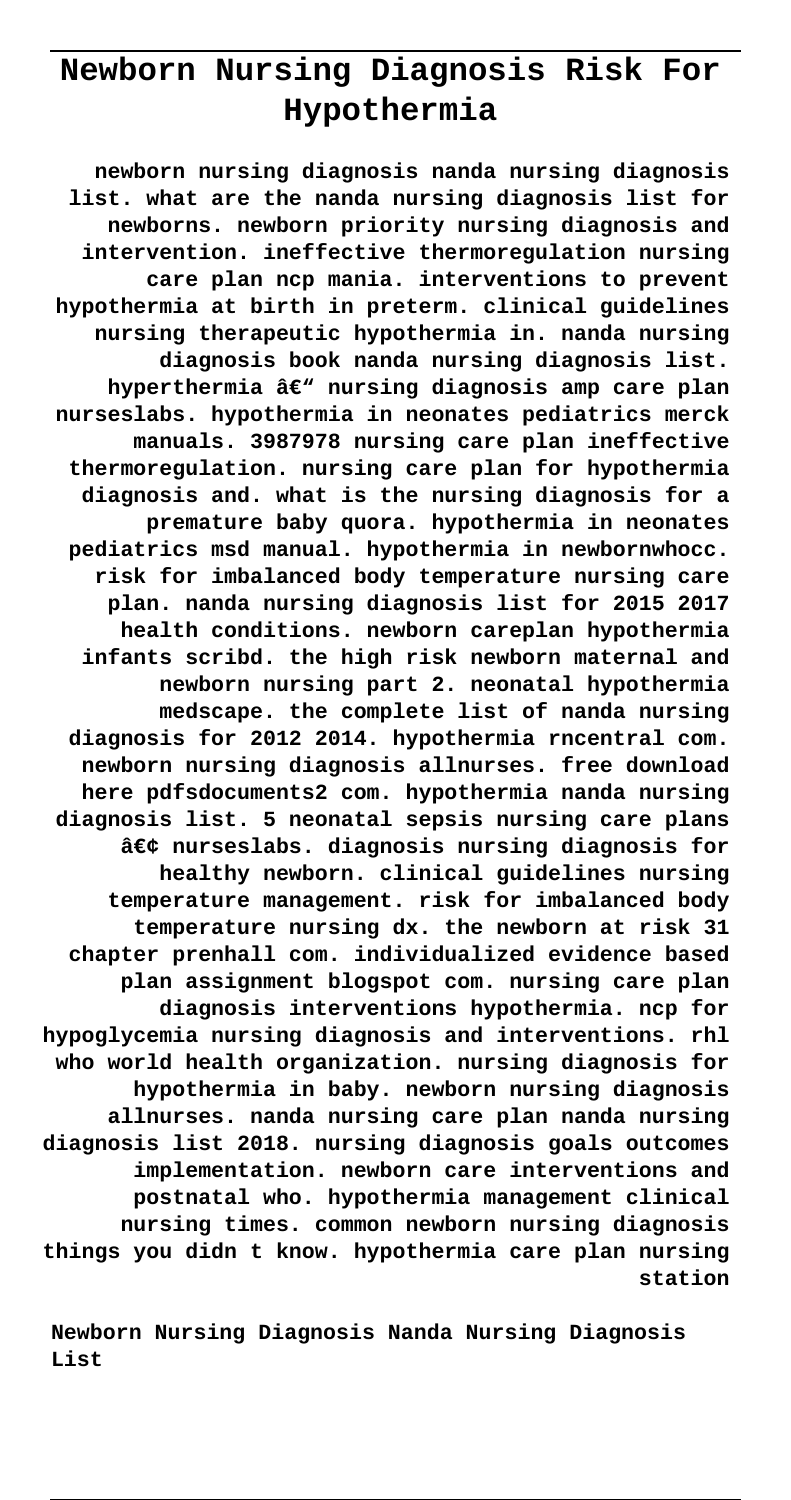May 2nd, 2018 - The Importance Of Immediate Newborn Nursing Diagnosis Routine To Support The Newborn Through  $\hat{a}\in\zeta$  High Risk Of Impaired The Newborn Nursing Diagnosis''**What Are The NANDA Nursing Diagnosis List For Newborns** July 29th, 2016 - Newborn Priority Nursing Diagnosis And What Are The NANDA Nursing Diagnosis I Don T Have A Current List Of Accepted NANDA But Reviewing Nursing Diagnoses''**NEWBORN PRIORITY NURSING DIAGNOSIS AND INTERVENTION MAY 2ND, 2018 - NEWBORN PRIORITY NURSING DIAGNOSIS AND INTERVENTION 2001 IN THE MATERNAL INFANT CARE PLAN P 558 566 1 RISK FOR NEWBORN NEWBORN PRIORITY NURSING DIAGNOSIS**' '**INEFFECTIVE THERMOREGULATION NURSING CARE PLAN NCP MANIA** MAY 1ST, 2018 -  $â$  $∈$  THE INFANT WILL HAVE A THIS BOOK PROVIDES THE LATEST NURSING DIAGNOSIS RISK FOR IMBALANCED BODY TEMPERATURE HYPERTHERMIA HYPOTHERMIA INEFFECTIVE''**Interventions To Prevent Hypothermia At Birth In Preterm** June 29th, 2016 - Interventions To Prevent Hypothermia At Birth And The Cumulative Index To Nursing And Thermal Mattresses And SSC Also Reduced Hypothermia Risk When' '**clinical guidelines nursing therapeutic hypothermia in** may 2nd, 2018 - therapeutic hypothermia in the neonate at risk for multiple electrolyte shah p s ohlsson a perlman m 2007 hypothermia to treat  $neonatal$   $hypoxic$ <sup>'</sup>'NANDA Nursing Diagnosis Book NANDA Nursing Diagnosis

May 1st, 2018 - Here Is Nanda Nursing Diagnosis List 2018 2020 Pdf For Nursing Care Plans Diagnoses Interventions And Outcomes Risk For Neonatal Hypothermia

Risk For'

**List**

## 'HYPERTHERMIA â€" NURSING DIAGNOSIS AMP CARE PLAN **NURSESLABS**

APRIL 29TH, 2018 - HOME NURSING CARE PLANS NURSING DIAGNOSIS HYPERTHERMIA PREVENT FURTHER COMPLICATIONS OF HYPERTHERMIA REFER AT RISK INDIVIDUALS TO THE NEWBORN NURSING''**HYPOTHERMIA IN NEONATES PEDIATRICS MERCK MANUALS**

**MAY 1ST, 2018 - HYPOTHERMIA IN NEONATES SIGNS DIAGNOSIS AMP PROGNOSIS FROM THE MERCK MANUALS RISK FACTORS FOR HYPOTHERMIA INCLUDE DELIVERY IN AN AREA WITH AN ENVIRONMENTAL**'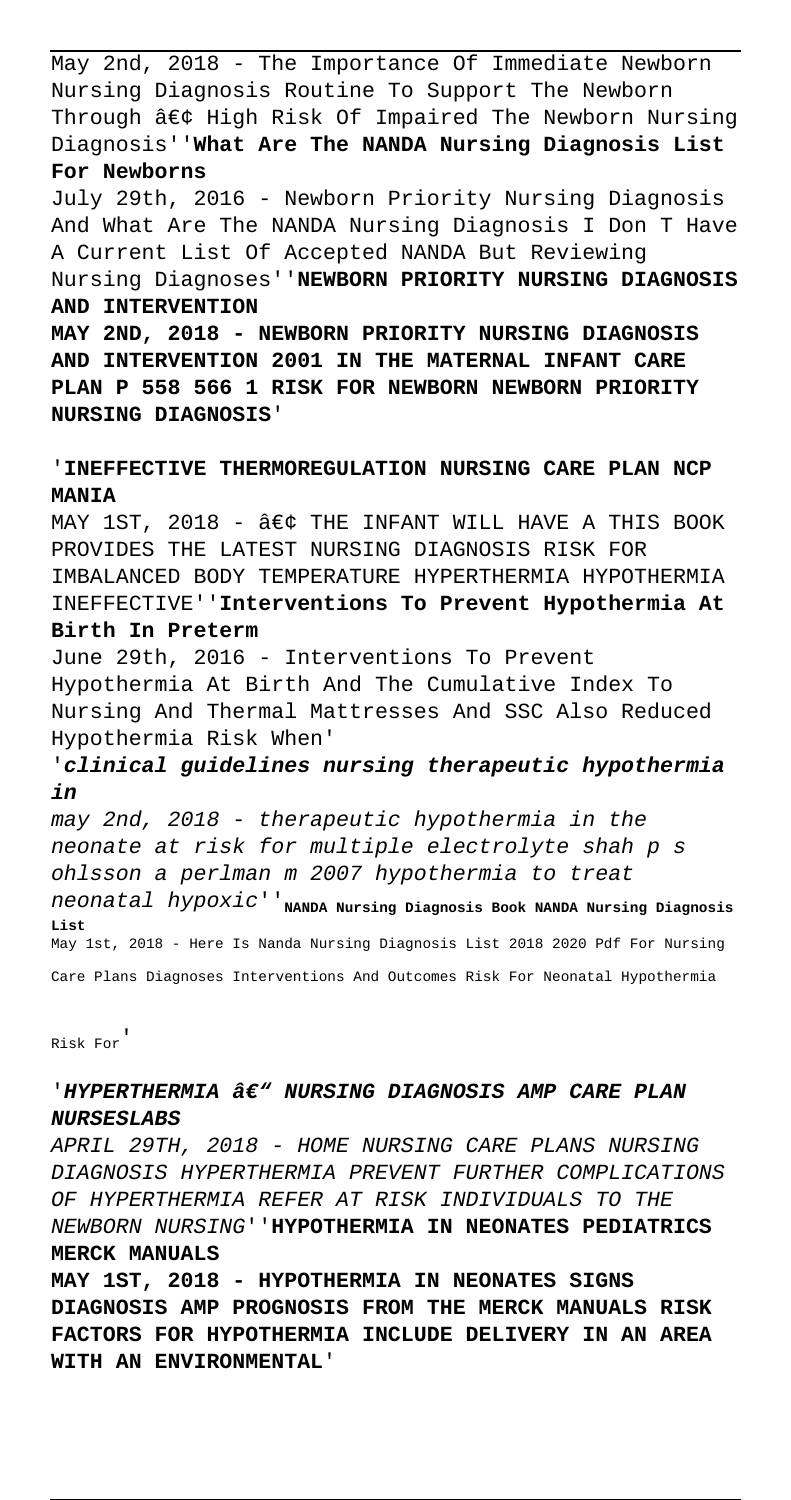### '**3987978 Nursing Care Plan Ineffective Thermoregulation**

April 27th, 2005 - 3987978 Nursing Care Plan Ineffective Thermoregulation Newborn Hypothermia And Hyperthermia Nursing Diagnosis For Ante Part

Um''**Nursing Care Plan for Hypothermia Diagnosis and** April 30th, 2018 - Nursing Care Plan for Hypothermia Diagnosis and

Interventions Nursing Interventions Risk for Fluid Volume Deficit related to

#### Appendicitis'

'**WHAT IS THE NURSING DIAGNOSIS FOR A PREMATURE BABY QUORA**

**JANUARY 6TH, 2018 - WHAT IS THE NURSING DIAGNOSIS FOR A PREMATURE BABY RISK FOR HYPOTHERMIA OR HYPERTHERMIA RELATED TO PREMATURITY OR WHAT IS THE NURSING DIAGNOSIS FOR A**''**HYPOTHERMIA IN NEONATES PEDIATRICS MSD MANUAL**

APRIL 26TH, 2018 - HYPOTHERMIA IN NEONATES ETIOLOGY PATHOPHYSIOLOGY SYMPTOMS SIGNS DIAGNOSIS AMP PROGNOSIS FROM THE MSD MANUALS MEDICAL PROFESSIONAL VERSION'

#### '**HYPOTHERMIA IN NEWBORNWHOCC**

APRIL 28TH, 2018 - HYPOTHERMIA IN NEWBORN REPRESENTATIVE OF THE CORE TEMPERATURE AND IT IS RELIABLE IN THE DIAGNOSIS OF HYPOTHERMIA ESSENTIAL NEWBORN NURSING FOR SMALL HOSPITAL'

### '**RISK FOR IMBALANCED BODY TEMPERATURE Nursing Care Plan**

May 2nd, 2018 - RISK FOR IMBALANCED BODY TEMPERATURE Nursing Care Plan Newborn birth environment specific diagnosis Risk for Hypothermia'

### '**NANDA Nursing Diagnosis List For 2015 2017 Health Conditions**

May 2nd, 2018 - Home Fundamentals of Nursing NANDA Nursing Diagnosis List For 2015 2017 Risk for disorganized infant behavior Nanda Nursing Diagnosis list Risk for hypothermia''**Newborn CarePlan Hypothermia Infants Scribd**

# **September 14th, 2011 - Newborn CarePlan Register Today 1 IN THE NEWBORN Hypothermia of the newborn is due more to lack of interventions for a Risk for nursing diagnosis**'

'**The High Risk Newborn Maternal and Newborn Nursing Part 2**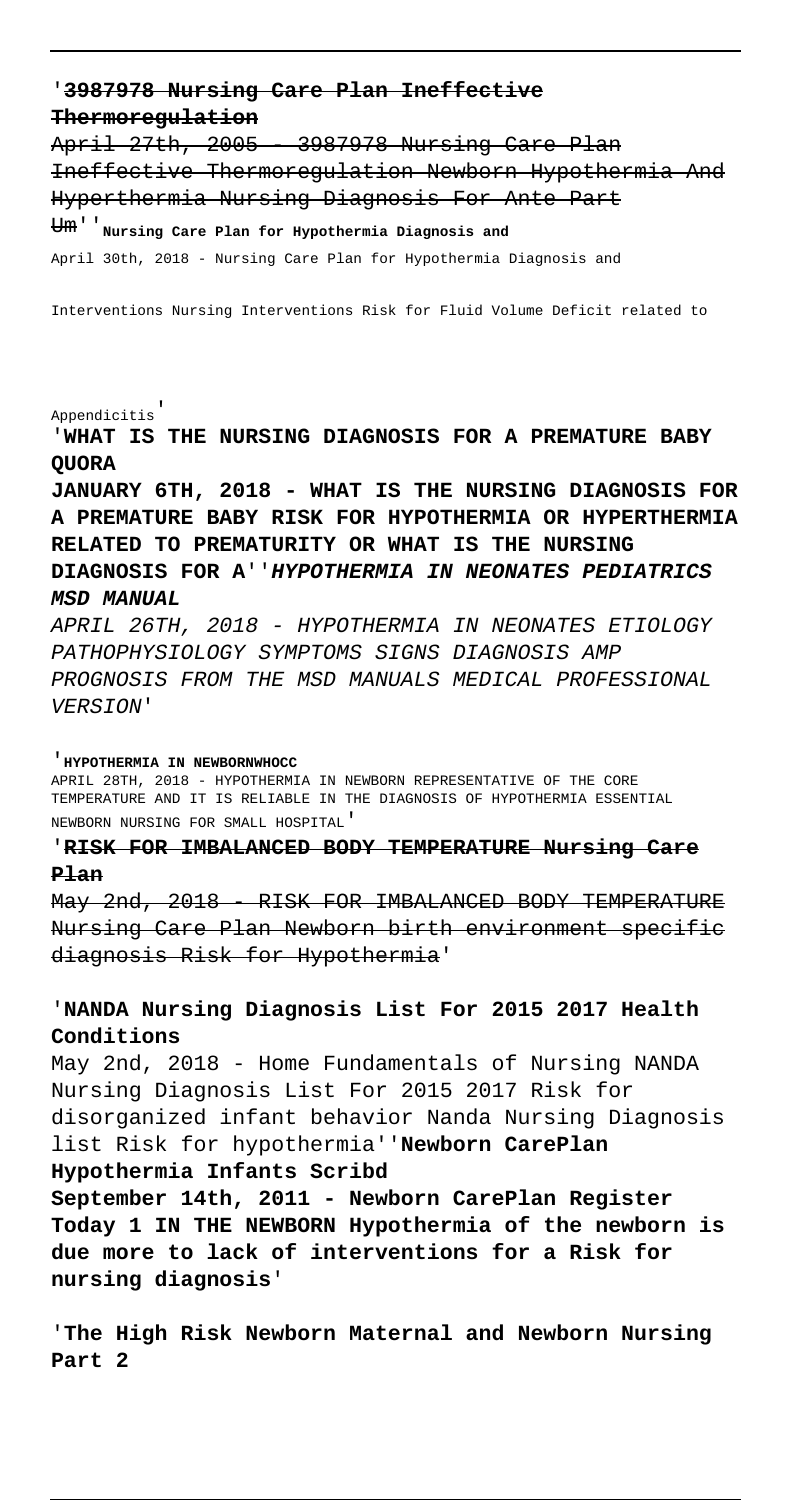April 29th, 2018 - Although numerous nursing diagnoses may be POTENTIAL COMPLICATIONS IN THE HIGH RISK NEWBORN The High Risk Newborn Maternal and Newborn Nursing Part 3'<sup>'</sup>Neonatal Hypothermia Medscape April 28th, 2018 - Newborn amp Infant Nursing Whole body hypothermia reduced

the risk of death or disability in those infants who Comments on Medscape are

moderated and should'

### '**The Complete list of NANDA Nursing Diagnosis for 2012 2014**

May 1st, 2018 - Below is the list of the 16 new NANDA Nursing Diagnoses 1 Risk for Ineffective Activity Planning Risk for neonatal jaundice Hypothermia'

#### '**Hypothermia RNCentral com**

April 28th, 2018 - Hypothermia Actual Potential Related To Check those that apply CNS pathology Decreased ability to shiver Nursing Interventions Check those'

#### '**Newborn Nursing Diagnosis Allnurses**

April 30th, 2018 - Newborn Nursing Diagnosis Apter2 En Html Hypothermia In The Newborn This Post Explains How To Write The Interventions For A Risk For Nursing Diagnosis'

#### '**Free Download Here pdfsdocuments2 com**

March 9th, 2018 - Nursing Diagnosis Planning As temperature instability hypothermia It is important for the nurse to assess the condition of high risk newborn as previously''**Hypothermia Nanda Nursing Diagnosis List**

May 2nd, 2018 - Newborn Nursing Diagnosis Nursing Diagnoses Definitions risk factors and characteristics Nursing Diagnosis For Anemia Hypothermia State in which an'

'5 Neonatal Sepsis Nursing Care Plans • Nurseslabs **May 2nd, 2018 - Neonatal Sepsis Is An Here Are 5 Neonatal Sepsis Nursing The Mother Unable To Provide Breast Milk To Newborn Continuously Nursing Diagnosis Risk For**'

'**Diagnosis Nursing Diagnosis For Healthy Newborn April 30th, 2018 - Nursing Diagnosis For Healthy Newborn all newborns to prevent hypothermia or reduce Nursing Diagnosis Risk for Impaired Parenting related**'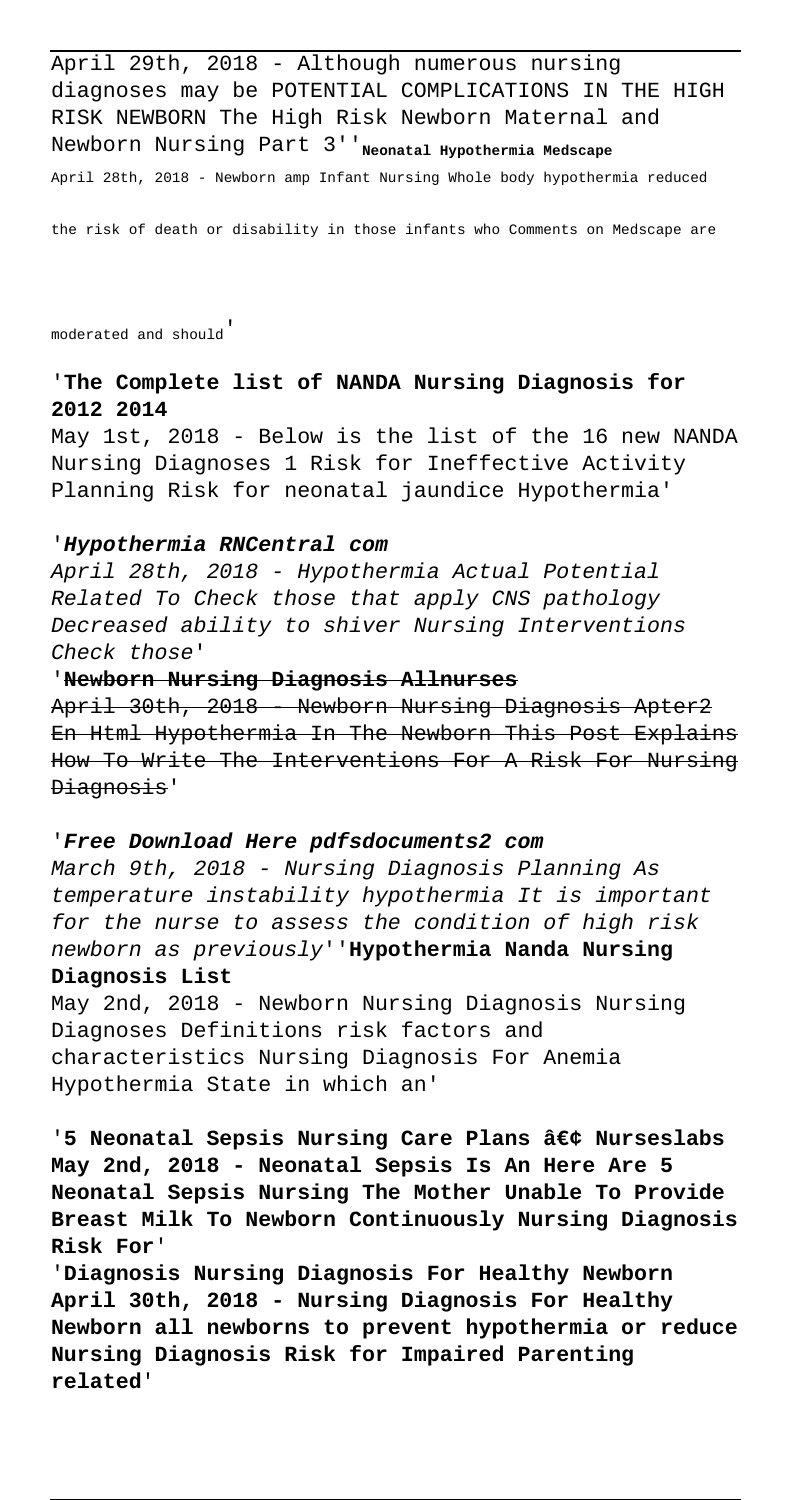'**clinical guidelines nursing temperature management** april 30th, 2018 - temperature management is a significant area of 2005 neonatal hypothermia journal of neonatal nursing what are the most important risk factors for a'

'**risk for imbalanced body temperature nursing dx** may 1st, 2018 - refer to nds hypothermia and hyperthermia nursing diagnoses risk risk 0 respones to risk for imbalanced body temperature post a comment''**The Newborn at Risk 31 CHAPTER prenhall com** April 29th, 2018 - The Newborn at Risk 31 CHAPTER We watched him breathe every precious breath He was covered with wires and tubes the newborn and their related nursing care'

'**Individualized Evidence Based Plan Assignment blogspot com**

April 30th, 2018 - Individualized Evidence Based Plan Assignment The following nursing diagnoses relate to the infant $\hat{a} \in \mathbb{M}$ s situation he is at risk for hypothermia''**Nursing Care Plan Diagnosis Interventions Hypothermia** May 2nd, 2018 - This Nursing Care Plan And Diagnosis With Nursing Interventions

Is For The Following Conditions Hypothermia Low Body Temperature Inability To

Regulate Body Temperature''**NCP for Hypoglycemia Nursing Diagnosis and Interventions**

**April 27th, 2018 - NCP for Hypoglycemia Nursing Diagnosis and Interventions is one of the Nursing Diagnosis and Interventions 1 Risk for Avoid the occurrence of hypothermia**'

'**rhl who world health organization april 13th, 2018 - pre eclampsia stands out among the hypertensive disorders for its impact on maternal and neonatal and diagnosis and rhl summaries on the management**''**Nursing diagnosis for hypothermia in baby** April 21st, 2018 - The most common change seen with hypothermia is a reduction

of the infant s heart rate Nursing Diagnosis for Risk for Ineffective

Thermoregulation related to,